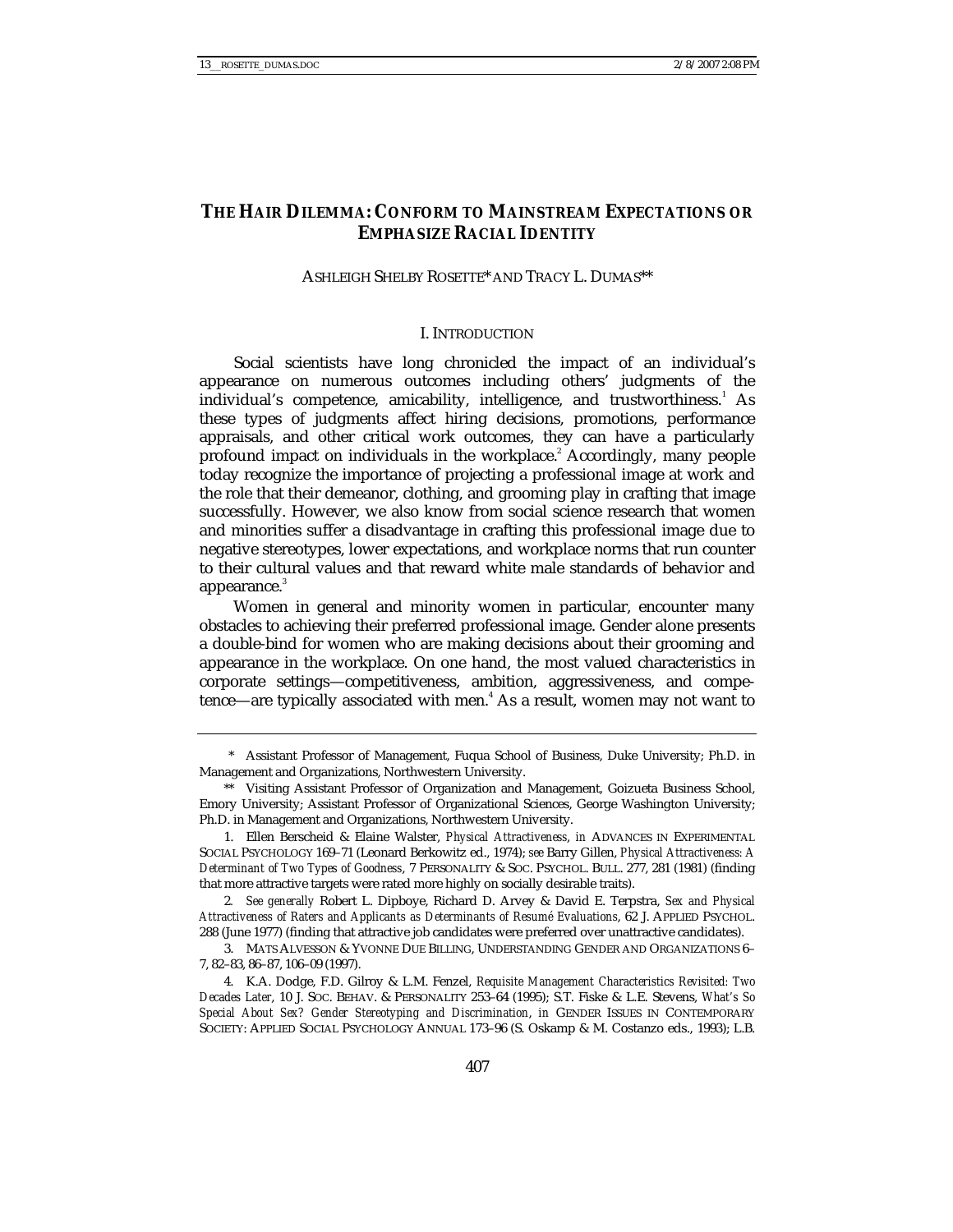groom themselves in a manner that would highlight their femininity or attractiveness.<sup>5</sup> On the other hand, conventionally attractive women fare better professionally than less attractive women, as attractive women tend to make more money and receive more job offers and promotions.<sup>6</sup>

For minority women, the decision of how to groom themselves at work has an added dimension. In addition to managing the paradox of femininity and attractiveness, minority women must also negotiate the presentation of their racial identities. Minority women often feel they must compensate for both their gender and race in attempting to present a professional image that will render them credible to their co-workers.<sup>7</sup> Crafting a professional image entails managing perceptions through a variety of behaviors and grooming decisions. One of the most central decisions in managing perceptions involves how to style one's hair.<sup>8</sup> For example, Professor Rose Weitz chronicled interviews with an Asian woman who permed (curled) her hair often because she felt that she looked "too Asian" with her naturally straight hair.<sup>9</sup> Similarly, a Chicana woman interviewed by Weitz commented that long hair rendered a less professional appearance that highlighted her racial features.<sup>10</sup> In each of these examples, these minority women chose to wear their hair in a manner that downplayed their racial or ethnic identities.

Recent lawsuits document the complexities associated with grooming decisions for Black women in professional settings. In particular, several cases involving Black women show that hairstyle choices may have serious repercussions. In *McManus v. MCI Communications Corp.*, McManus, a Black woman, argued that she was fired for wearing her hair in braids and dreadlocks and dressing in African clothing.11 The plaintiff in *Hollins v. Atlantis Co*., who came to work with her hair in "finger waves" (an elaborate cropped hairstyle

 6. Daniel S. Hamermesh & Jeff E. Biddle, *Beauty and the Labor Market*, 84 AM. ECON. REV. 1174, 1183 (Dec. 1994) (finding that women workers with below-average looks receive a pay penalty, as compared to women workers with above-average looks); Rose Weitz, *Women and Their Hair: Seeking Power through Resistance and Accommodation*, 15 GENDER & SOC'Y 667, 673 (Oct. 2001).

7*.* Weitz, *supra* note 6, at 681 (concluding that, for women in the study, "any aspect of their appearance that called attention to their minority status reduced their perceived competence and their social acceptability in the workplace").

 8. Patricia Faison Hewlin, *And the Award for Best Actor Goes To . . . : Facades of Conformity in Organizational Settings*, 28 ACAD. MGMT. REV. 633, 638 n.4 (2003) (examining conflicts between personal and organizational values when employees create false representations to appear as if they embrace organizational values; stating that the creation of false representations is likely to be a function of whether a person is a minority within a organization); Laura Morgan Roberts, *Changing Faces: Professional Image Construction in Diverse Organizational Settings*, 30 ACAD. MGMT. REV. 685, 693– 99 (2005); Sara Mason, *Care for Black Hair*, 171 GLOBAL COSMETIC INDUS. 42, 43, 45 (Jan. 2003).

11. 748 A.2d 949, 952 (D.C. 2000).

Leuptow & M.B. Leuptow, *The persistence of gender stereotypes in the face of changing sex roles: Evidence contrary to the Sociocultural model*, 16 ETHOLOGY & SOCIOBIOLOGY 509–30 (1995).

 <sup>5.</sup> Madeline E. Heilman & Melanie H. Stopeck, *Attractiveness and Corporate Success: Different Causal Attributions for Males and Females*, 70 J. APPLIED PSYCHOL. 379, 380 (May 1985) ("The more an individual is viewed as having masculine attributes, the better the perceived fit between the individual's characteristics and the job requirements and the more favorable is the prognosis for onthe-job success.").

 <sup>9.</sup> Roberts, *supra* note 8, at 676.

<sup>10</sup>*. See id.* at 678.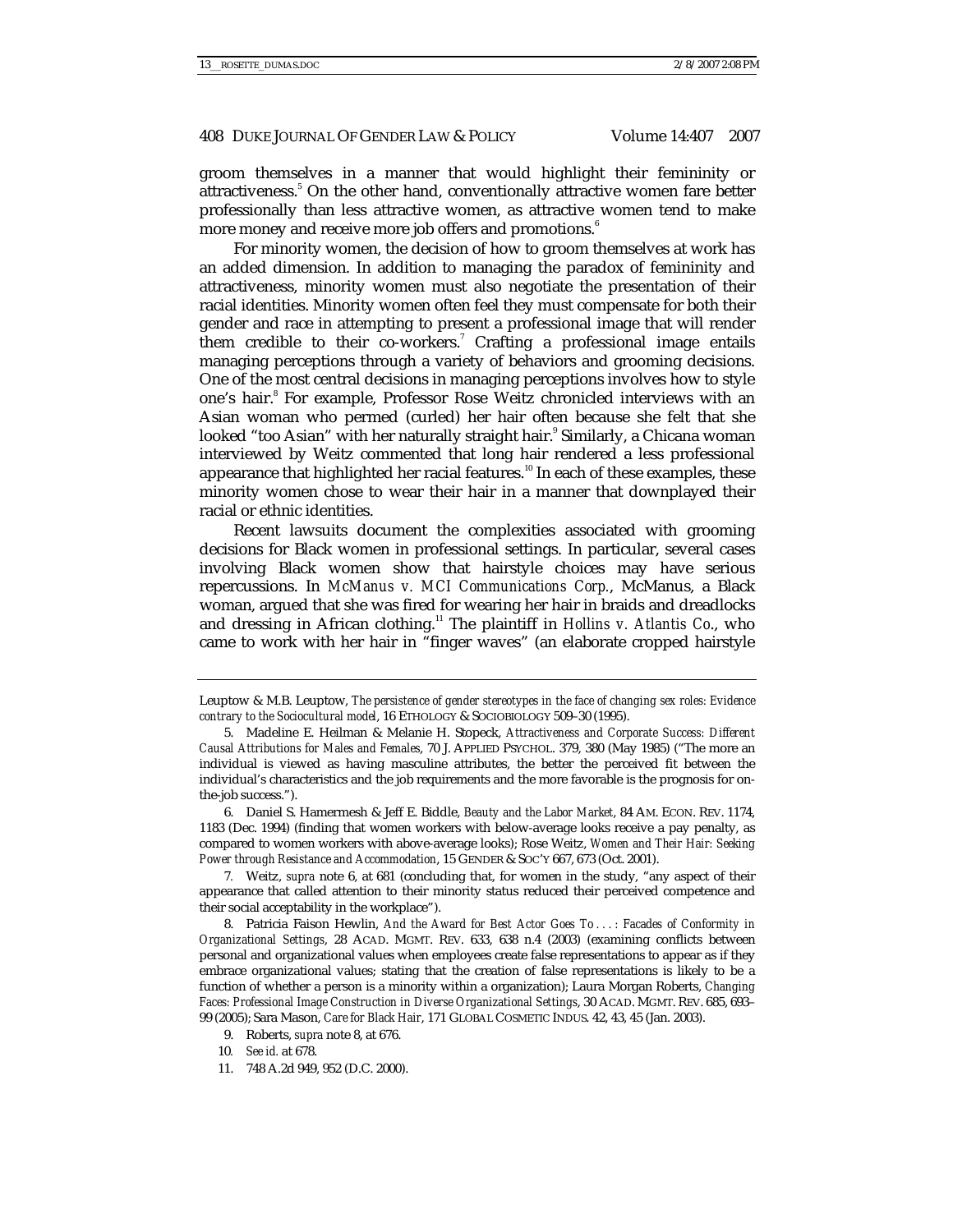worn by Black women), claimed that her employer's policy prohibiting "eye catching" hairstyles was discriminatory.12 Likewise, in *Rogers v. American*  Airlines, Inc., a Black woman was fired for wearing her hair in braids.<sup>13</sup> As these cases demonstrate, "ethnic" hair styles are sometimes not welcome in the corporate world.

However, not all Black women face such explicit discrimination against their hairstyle choices. Most employers are savvy enough to avoid overtly discriminatory policies that would invite legal challenges. Instead, many obstacles arise when employers manifest subtle negative biases that are frequently associated with stereotypes about Black women. For example, it is generally understood that the right balance of femininity and attractiveness can benefit a woman in the workplace, but traditional American culture views Black women as less feminine and less attractive, $14$  as well as less intelligent, competent, and dependable in their professional positions than their White counterparts.15 Awareness of these negative perceptions causes Black women to be especially concerned about whether their hairstyles promote a professional image. $16$ 

In this Essay we focus on the dilemma that Black women face with regard to their hairstyle choices in the workplace. Our decision to focus primarily on Black women does not assert that one minority group is more important than another group. It does, however, acknowledge that each minority group likely faces its own obstacles and hurdles that are specific to its race, culture, and experiences. We chose to focus on Black women because of the negative stereotypes that are unique to Blacks given the historical context of segregation and inferiority in the United States; because of the preponderance of social science research that contrasts Blacks—more so than any other racial minority to Whites in the context of prejudice, racism, and social inequality; and because of the unique texture and appearance of Black hair which in its natural kinky state is the opposite of straight hair, the Western standard of beauty.<sup>17</sup> In addition, we focus exclusively on Black women as opposed to Black men because the grooming expectations in many professional environments are the exact opposite for Black men when compared to Black women. The expectation of hair straightening falls solely on Black women and not on Black men. In fact, Black men are expected to wear their hair in its natural state—though the expectation is for keeping it short and conservatively groomed.<sup>18</sup> Accordingly,

 <sup>12. 188</sup> F.3d 652, 655–57 (6th Cir. 1999).

 <sup>13. 527</sup> F. Supp. 229 (S.D.N.Y 1981).

 <sup>14.</sup> Weitz, *supra* note 6, at 678.

 <sup>15.</sup> J. Greenaus & S. Parasuraman, *Job Performance Attributions and Career Advancement Prospects: An Examination of Gender and Race Effects*, 55 ORG. BEHAV. & HUM. DECISION MAKING PROCESSES 273– 97 (1993); K.L. Yarkin, J.P. Town & B.S. Wallston, *Blacks and Women Must Try Harder: Stimulus Persons' Race and Sex Attributions to Causality*, 8 PERSONALITY & SOC. PSYCHOL. BULL. 21–24 (1982).

<sup>16</sup>*. See* Weitz, *supra* note 6, at 678.

 <sup>17.</sup> Tracey Owens Patton, *Hey Girl, Am I More than My Hair?: African American Women and Their Struggles with Beauty, Body Image, and Hair*, 18 NAT'L WOMEN'S STUD. ASS'N J. 24, 26 (Sum. 2006).

 <sup>18.</sup> Susannah Walker, *Black is Profitable: The Commodification of the Afro, 1960*–*1975*, 1 ENTERPRISE & SOC. 536, 536–64 (2000).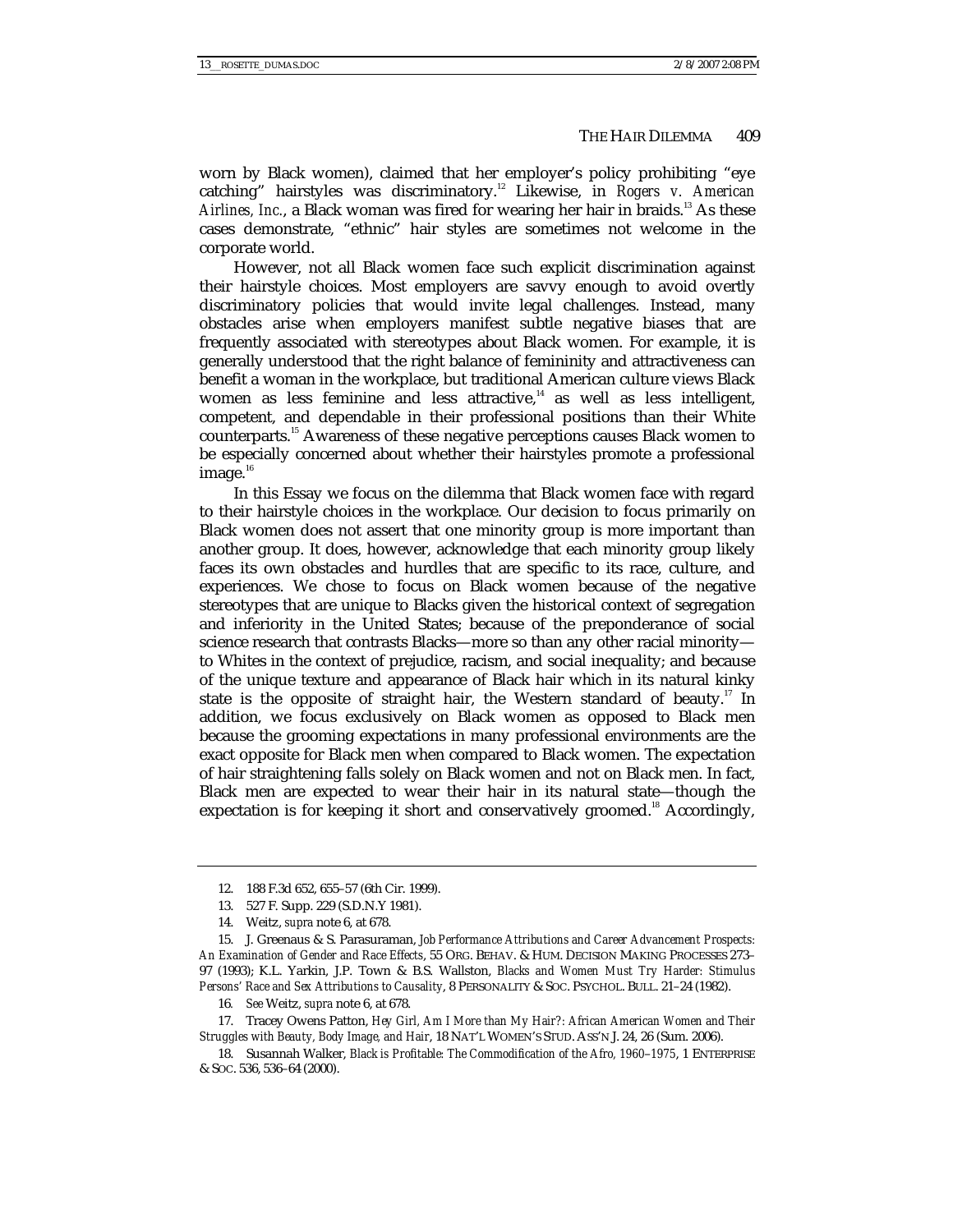the hairstyle dilemma for Black women is both uniquely racialized and gendered.

We first begin this Essay by describing the unique aspects of grooming and caring for Black textured hair, and explaining how it differs from the hair care of other races and ethnicities. Second, we draw upon social science research on intergroup relations and stereotypes to illuminate the external pressures on Black women to conform to mainstream aesthetic standards. Next, drawing from research on identity, we consider the competing psychological processes and community pressures spurring Black women to eschew traditional norms regarding hair grooming in the workplace. Finally, we discuss the implications of pressures to conform to mainstream norms for both Black women and their employers.

#### II. THE HAIRSTYLE DILEMMA

## A. The Uniqueness of Black Hair

For most professional women, the choice of a hairstyle is restricted to length, color, cut, and style. With the exception of women in the military or other professions with regimented dress codes, grooming choices for White women are primarily based on personal preferences. Also, with the noted exception of choosing to "go blonde," the choice of hairstyle for White women is typically free from stereotypes or biases associated with incompetence or other negative characteristics. Indeed, a recent study concluded that presenting an image that was both conventionally attractive as well as professional was easier to attain for White women than for Black women.<sup>19</sup> Interestingly, the study noted that although some White participants viewed their hairstyle choices as professionally unimportant, none of the minority participants saw these hairstyle choices as simple and inconsequential. $^{20}$ 

For Black women who work in professional settings where they are frequently the racial minority, deciding on a hairstyle—a presumably simple and personal decision—is both a constrained choice and a formidable dilemma.<sup>21</sup> Black women frequently must choose between hairstyles that conform to the norms and expectations of their White colleagues or hairstyles that are central to their African-American, African, Caribbean, or other racial or ethnic identities. This choice is complicated because in our society, long straight hair has generally been considered the gold standard for attractiveness,<sup>22</sup> and the expectation of a straight conservative hairstyle is clearly present in corporate organizations.<sup>23</sup> However, there exist fundamental physical differences between

22. Patton, *supra* note 17, at 26.

<sup>19</sup>*. See* Weitz, *supra* note 6, at 684.

<sup>20</sup>*. See id.* at 682.

 <sup>21.</sup> Yoji Cole, *To Perm or Not to Perm*, DIVERSITY INC., Mar. 31, 2006, *available at* http://www. diversityinc.com/members/login.cfm?hpage=276.cfm (last visited Dec. 15, 2006).

 <sup>23.</sup> For example, in June of 2002, the Chatham County Court in Savannah Georgia implemented a grooming policy which some considered discriminatory against African Americans. The policy specifically stated that "dreadlocks are not allowed" and "twists are not allowed." Dreadlocks and twists are both styles for black hair textures. Paula Reed Ward, *Twist Hairstyle Tangles with Grooming Policy*, SAVANNAH MORNING NEWS, July 26, 2002, http://old.savannahnow.com/stories/072602/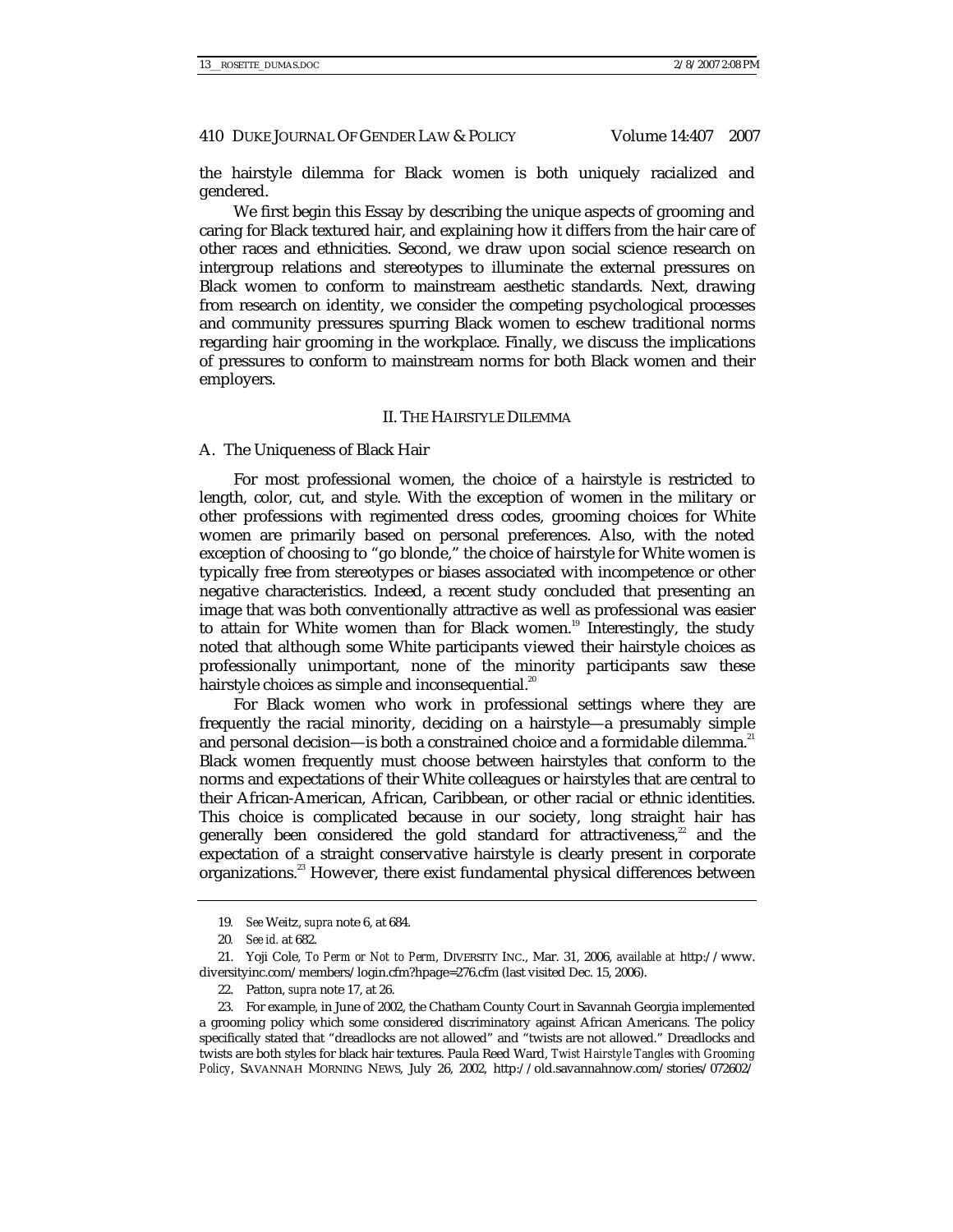the hair textures of Black women and non-Black women. The natural hair texture of most Black women is kinky, wooly, or tightly curled.<sup>24</sup> Accordingly, a great deal of time and expense is required to transform Black hair so that it conforms to traditional workplace norms for appearance—in other words, so that it looks more similar to the hair of their White, Asian, or Hispanic counterparts. Black women can achieve straight-looking hair by using chemicals or thermal tools, $25$  or by using hair extensions and weaves. However, these style options are not without their costs. For many Black women, straightening their hair can result in hair breakage or skin diseases.<sup>26</sup>

Instead of straightening their hair, Black women can opt for hairstyles that complement their natural hair textures.<sup>27</sup> Afros, braids, twists, and dreadlocks are the primary style choices that release Black women from the financial and physical burdens of hair straightening. However, unfortunately for many Black women, these styles are not universally embraced by the larger society and are typically seen as less attractive or flattering than straight hair.<sup>28</sup>

## B. Conforming to Mainstream Expectations

For minority women in general, and Black women in particular, hairstyle choices are subject to pressures to conform to mainstream norms of attractiveness and professionalism. Chemically-relaxed hair is currently the most popular style choice for Black women. In a recent study, eighty percent of the Black women surveyed responded that they believed relaxed hair is more easily maintained than natural hair.<sup>29</sup> Indeed, Black women spend approximately  $$50$  million per year on chemical straighteners alone.<sup>30</sup> Although a direct causal relationship can not be explicitly established, it is likely that the popularity of chemically relaxed hair persists among Black women because of perceptions of the ease of hair maintenance, prevailing norms of beauty, and the popular belief that long straight hair is more attractive than tightly-curled hair.<sup>31</sup>

The pressure on Black women to conform to traditional norms of dress and appearance is powerful. Although several successful Black women have chosen to wear their hair in its natural state—including scientist Mae Jemison, actress Whoopi Goldberg, and journalist Michele McQueen Martin—most Black women

- 28*. See* Patton, *supra* note 17, at 26.
- 29. Mason, *supra* note 8, at 48.

LOChair.shtml. Additionally, Hampton University, a historically black institution, prohibits ethnic hairstyles including braids and dreadlocks for students enrolled in it's MBA program. Philip Walzer, *Hampton U Says Which Hairstyles Make the Cut*, THE VIRGINIAN-PILOT, Jan. 21, 2006, at A1, A10.

<sup>24</sup>*. See* Victoria L. Holloway, *Ethnic Cosmetic Products*, 21 DERMATOLOGIC CLINICS 743, 743–45 (2003); Amy J. McMichael, *Ethnic Hair Update: Past and Present*, 48 J. AM. ACAD. DERMATOLOGY S127, S128–29 (June 2003).

 <sup>25.</sup> Mason, *supra* note 8, at 43, 45.

 <sup>26.</sup> Lisa B. Samalonis, *Ethnic Hair Presents Unique Challenges: Recognizing Causes of Disorders Helps Guide Treatment Decisions*, 26 DERMATOLOGY TIMES 40, 40 (Oct. 2005).

 <sup>27.</sup> Mason, *supra* note 8, at 48.

 <sup>30.</sup> Mason, *supra* note 8, at 43 (finding that Black women spent \$47 million on chemical straighteners in 2002).

 <sup>31.</sup> Norbert Mesko & Tamas Bereczkei, *Hairstyle as an Adaptive Means of Displaying Phenotypic Quality*, 15 HUM. NATURE 251, 260 (Summer 2004).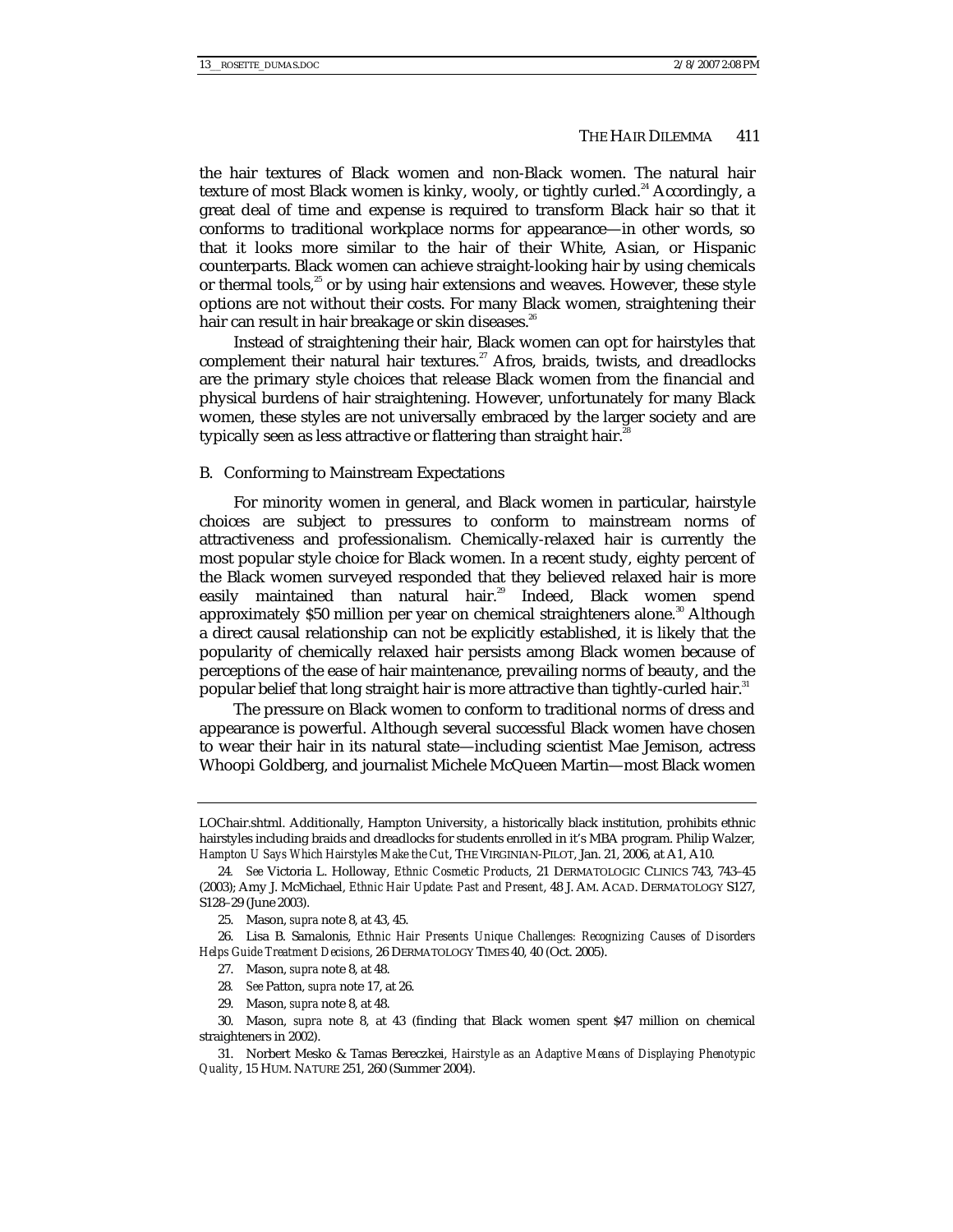who have achieved prominence and success in mainstream society have chosen to conform to the dominant standards of beauty and professionalism by straightening their hair. For example, television producer and talk show host Oprah Winfrey, Secretary of State Condoleezza Rice, and Sheila Johnson (owner of the Washington Mystics) are all Black women who straighten their hair.

Although there are probably many reasons why Black women choose to conform to dominant aesthetic standards in the workplace, we argue that Black women conform primarily because they seek to minimize the perception that they are different from their colleagues and because they want to avoid the pitfalls of stereotyping. Moreover, by conforming, they can preserve their professional images, avoid negative career consequences, and fit in with their colleagues. A Black woman's choice of hairstyle plays a part in obtaining such conformity.

### 1. *Minimizing Perceived Differences*

Social-psychological research provides robust evidence that being perceived as different can be a liability in the workplace.<sup>32</sup> The similarityattraction paradigm establishes that coworkers prefer to interact with others who are demographically similar to themselves. $33$  There is increased turnover among employees who are demographic misfits in their work organizations.<sup>34</sup> Also, network theorists discovered that both men and women are likely to form same-sex ties for social support in organizational settings.<sup>35</sup> In addition, samerace mentoring relationships are shown to provide more social and psychological support than are cross-race mentoring relationships.<sup>36</sup>

Unfortunately, in most corporate organizations Black women differ from the dominant group across two dimensions: race and gender. Although race and gender are immutable, perceptions of dissimilarity can be heightened or diminished through deliberate self-presentation choices, including grooming and hairstyle choices.<sup>37</sup> Many Black women are aware that the more different they appear to be, the more uncomfortable their White colleagues will be with them, and the more difficult it will be for Black women to attain full acceptance at work. Therefore, Black women are frequently motivated to make themselves appear similar to Whites.

<sup>32</sup>*. See generally* DONN BYRNE, THE ATTRACTION PARADIGM (1971); Samuel B. Bacharach & Peter A. Bamberger, *Diversity and Homophily at Work: Supportive Relations among White and African-American Peers*, 48 ACAD. MGMT. J. 619, 639 (Aug. 2005) (suggesting that "both social minorities and majorities are likely to 'turn to their own' for support when employed in a work unit increasingly dominated by those ethnically dissimilar to themselves"); Herminia Ibarra, *Homophily and Different Returns: Sex Differences in Network Structure and Access in an Advertising Firm*, 37 ADMIN. SCI. Q. 422, 422 (Sept. 1992) (finding that men are more likely to form stronger homophilous ties across multiple networks).

 <sup>33.</sup> Joan M. Glaman, Allan P. Jones & Richard M. Rozelle, *The Effects of Co-Worker Similarity on the Emergence of Affect in Work Teams*, 21 GROUP & ORG. MGMT. 192, 209 (June 1996).

 <sup>34.</sup> Joshua M. Sacco & Neal Schmitt, *A Dynamic Multilevel Model of Demographic Diversity and Misfit Effects*, 90 J. APPLIED PSYCHOL. 218 (2005).

 <sup>35.</sup> Ibarra, *supra* note 32, at 442.

 <sup>36.</sup> David A. Thomas, *The Impact of Race on Managers' Experiences of Developmental Relationships (Mentoring and Sponsorship): An Intra-Organizational Study*, 11 J. ORG. BEHAV. 479, 487 (Nov. 1990).

 <sup>37.</sup> Kenji Yoshino, *Covering*, 111 YALE L.J. 769, 889 (2002).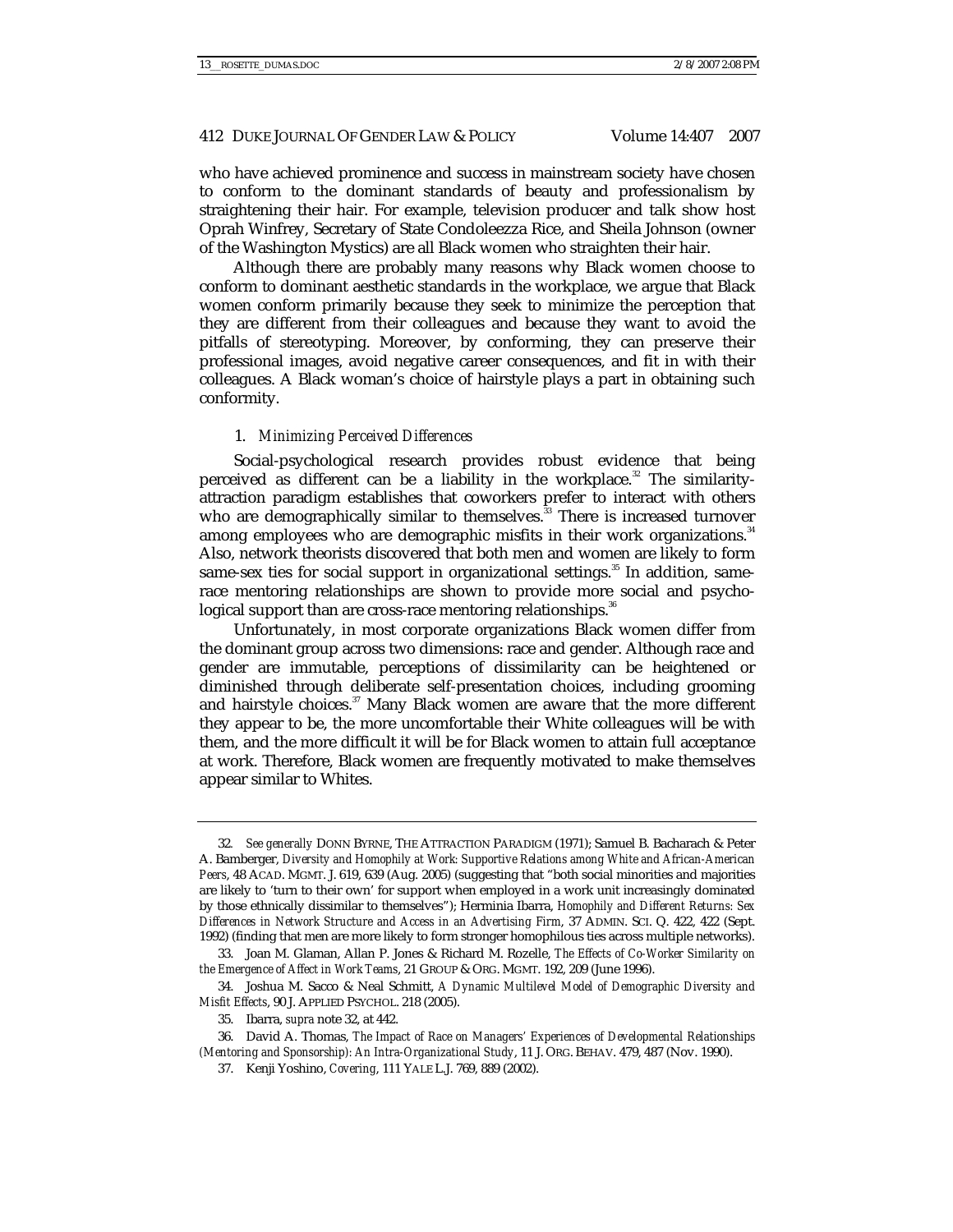Journalist Charisse Jones and clinical psychologist Kumea Shorter-Gooden interviewed Black women, finding that most were uniquely concerned with being perceived as too different or "too Black" in the work place.<sup>38</sup> One of the interviewees explained that she always pinned up her dreadlocks when on duty at her law-enforcement job, stating: "I'm sure that if I hadn't done that, they would have found any way they could to fire me. I think it would have been too Black for them, so people never see my hair down."<sup>39</sup> Although she might have pinned up her hair for a number of reasons, she did it because she feared negative employment consequences for highlighting her Blackness.<sup>40</sup>

Not only are Black women demographically dissimilar to their colleagues, but these gender and racial dissimilarities are also frequently associated with low-status positions in the social hierarchy.<sup>41</sup> Because these negative stereotypes can be professionally damaging,<sup>42</sup> Black women desire to minimize these perceived differences, thereby avoiding negative stereotyping.

#### 2. *Avoiding Negative Stereotypes*

A classic study on racial stereotypes in the early 1930s found that Whites were viewed as smart, industrious, and ambitious, whereas Blacks were viewed as ignorant, lazy, and happy-go-lucky.<sup>43</sup> Subsequent studies conducted in the '60s, '70s, and '80s indicated that the blatantly negative perceptions of Blacks had largely faded.<sup>44</sup> However, this blatant racism was replaced by more subtle forms of negative biases—referred to as aversive racism,<sup>45</sup> symbolic racism,<sup>46</sup> and modern racism.<sup>47</sup> Although these theories of contemporary racism differ in some respects, a common thread runs among them: Non-Blacks exhibit subtle racism when it is safe and socially acceptable to do so, or when the racism is easily

 42. John F. Dovidio & Samuel L. Gaertner, *Aversive Racism and Selection Decisions: 1989 and 1999*, 11 PSYCHOL. SCI. 315–19 (2000); Ashleigh Shelby Rosette et al., *The White Standard in Leadership Evaluations: Attributional Benefits of a White Corporate Ladder*, *presented at* ANN. MEETING ACAD. MGMT. (2006) (manuscript on file with author); Claude M. Steele & Joshua Aronson, *Stereotype Threat and the Intellectual Test Performance of African Americans*, 69 J. PERSONALITY & SOC. PSYCHOL. 797 (1995).

 43. Daniel Katz & Kenneth Braly, *Racial Stereotypes of One Hundred College Students*, 28 J. ABNORMAL PSYCHOL. 280, 286 (Oct. 1933).

 44. John F. Dovidio & Samuel L. Gaertner, *Prejudice, Discrimination, and Racism: Historical Trends and Contemporary Approaches*, *in* PREJUDICE, DISCRIMINATION AND RACISM 1, 6, 7 (John F. Dovidio & Samuel L. Gaertner eds., Academic Press, Inc. 1986).

 45. John F. Dovidio et al., *Stereotyping, Prejudice, and Discrimination: Another Look*, *in* STEREOTYPES AND STEREOTYPING 276, 288 (C. Neal Macrae, Charles Stangor & Miles Hewstone eds., Guilford Press 1996).

 46. David O. Sears, *Symbolic Racism*, *in* ELIMINATING RACISM 53, 54 (Phyllis A. Katz & Dalmas A. Taylor eds., Plenum Press 1988).

 47. John B. McConahay, *Modern Racism, Ambivalence, and the Modern Racism Scale*, *in* PREJUDICE, DISCRIMINATION AND RACISM, *supra* note 44, at 91, 92-93.

 <sup>38.</sup> CHARISSE JONES & KUMEA SHORTER-GOODEN, SHIFTING: THE DOUBLE LIVES OF BLACK WOMEN IN AMERICA 190 (HarperCollins 2003).

<sup>39</sup>*. Id.*

<sup>40</sup>*. Id.*

 <sup>41.</sup> Rodolfo Mendoza Denton et al., *Sensitivity to Status-Based Rejection: Implications for African American Students' College Experience*, 83 J. PERSONALITY & SOC. PSYCHOL. 898 (2002); Jennifer Crocker, Brenda Major & Claude Steele, *Social Stigma*, *in* 2 THE HANDBOOK OF SOCIAL PSYCHOLOGY 505 (Daniel T. Gilbert, Susan T. Fiske & Gardner Lindzey eds., 1998).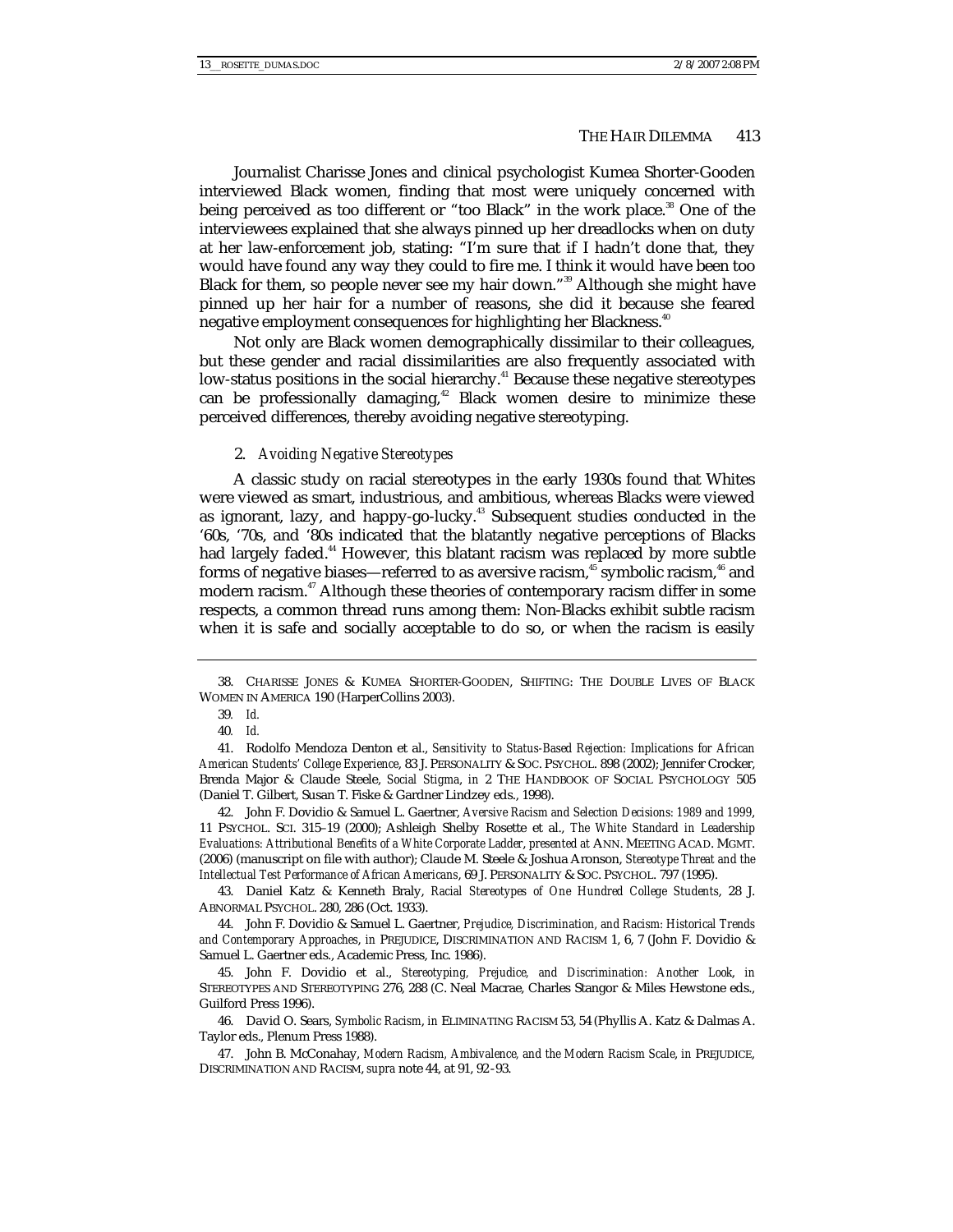rationalized.<sup>48</sup> In addition, they all agree that merely by growing up in the United States, Whites learn of the negative stereotypes associated with Blacks from their parents, peers, culture, and society. As a result of this upbringing, Whites frequently attach feelings of negative affect to Blacks.<sup>49</sup>

Implicit Association Tests (IATs) provide compelling evidence that many Whites hold negative stereotypes that are frequently associated with Blacks.<sup>50</sup> In the IAT, participants sort Black and White faces and positive and negative words into their respective columns. One portion of the test mixes these stimuli, with the instruction to group White faces and positive words into one column, and to group Black faces and negative words into another. Participants typically performed this task quickly and easily.

A subsequent part of the test switched these values, instructing participants to group White faces with negative words and Black faces with positive words. Participants experienced a significant difference in response time and made more errors in grouping when asked to associate Black faces with positive words. $^{51}$ 

IATs have demonstrated a strong positive evaluation of Whites and a relatively negative evaluation of Blacks. Although researchers have not yet administered the IAT so that it encompasses biases specific to the workplace, given the preponderance of empirical organizational evidence that already exists exhibiting a bias in favor of Whites,<sup>52</sup> it is likely that the IAT findings are applicable to the workplace as well.

The theory of "stereotype threat" has been developed to describe the desire to avoid confirming negative stereotypes.<sup>53</sup> The theory focuses on the fact that minorities are aware of the negative stereotypes held against them and, as a result, alter their behavior to avoid confirming them.<sup>54</sup> For example, when Black college students were concerned about confirming negative stereotypes, they

 <sup>48.</sup> John F. Dovidio & John F. Gaertner, *Changes in the Expression and Assessment of Racial Prejudice*, *in* PERSPECTIVES ON RACE RELATIONS IN CONTEMPORARY AMERICA 119–48 (Harry J. Knopke et al. eds., 1991).

 <sup>49.</sup> Samuel L. Gaertner & John F. Dovidio, *The Aversive Form of Racism*, *in* PREJUDICE, DISCRIMINATION, AND RACISM, *supra* note 44, at 61–89.

<sup>50</sup>*. See* National Science Foundation, Unmasking Bias (Jan. 27, 2005), http://www.nsf.gov/ discoveries/disc\_summ.jsp?cntn\_id=100297 (last visited Jan. 8, 2007).

<sup>51</sup>*. Id. See also* Nilanjana Dasgupta et al., *Automatic Preference for White Americans: Eliminating the Familiarity Explanation*, 36 J. EXPERIMENTAL SOC. PSYCHOL. 316, 321 (2000); Anthony G. Greenwald, *Measuring Individual Differences in Implicit Cognition: The Implicit Association Test*, 74 J. PERSONALITY & SOC. PSYCHOL. 1464, 1474 (June 1998).

 <sup>52.</sup> Marc Bendick, Jr., Charles W. Jackson & Victor A. Reinoso, *Measuring Employment Discrimination Through Controlled Experiments*, 23 REV. BLACK POL. ECON. 40–42 (Sum. 1994); Kurt Kraiger & J. Kevin Ford, *A Meta-Analysis of Ratee Race Effects in Performance Ratings*, 70 J. APPLIED PSYCHOL. 56, 60 (Feb. 1985); David J. Maume, Jr., *Glass Ceilings and Glass Escalators: Occupational Segregation and Race and Sex Differences in Managerial Promotions*, 26 WORK & OCCUPATIONS 483, 504 (Nov. 1999).

 <sup>53.</sup> Claude M. Steele & Joshua Aronson, *Stereotype Threat and the Intellectual Test Performance of African Americans*, 69 J. PERSONALITY & SOC. PSYCHOL. 797 (Nov. 1995).

<sup>54</sup>*. Id.*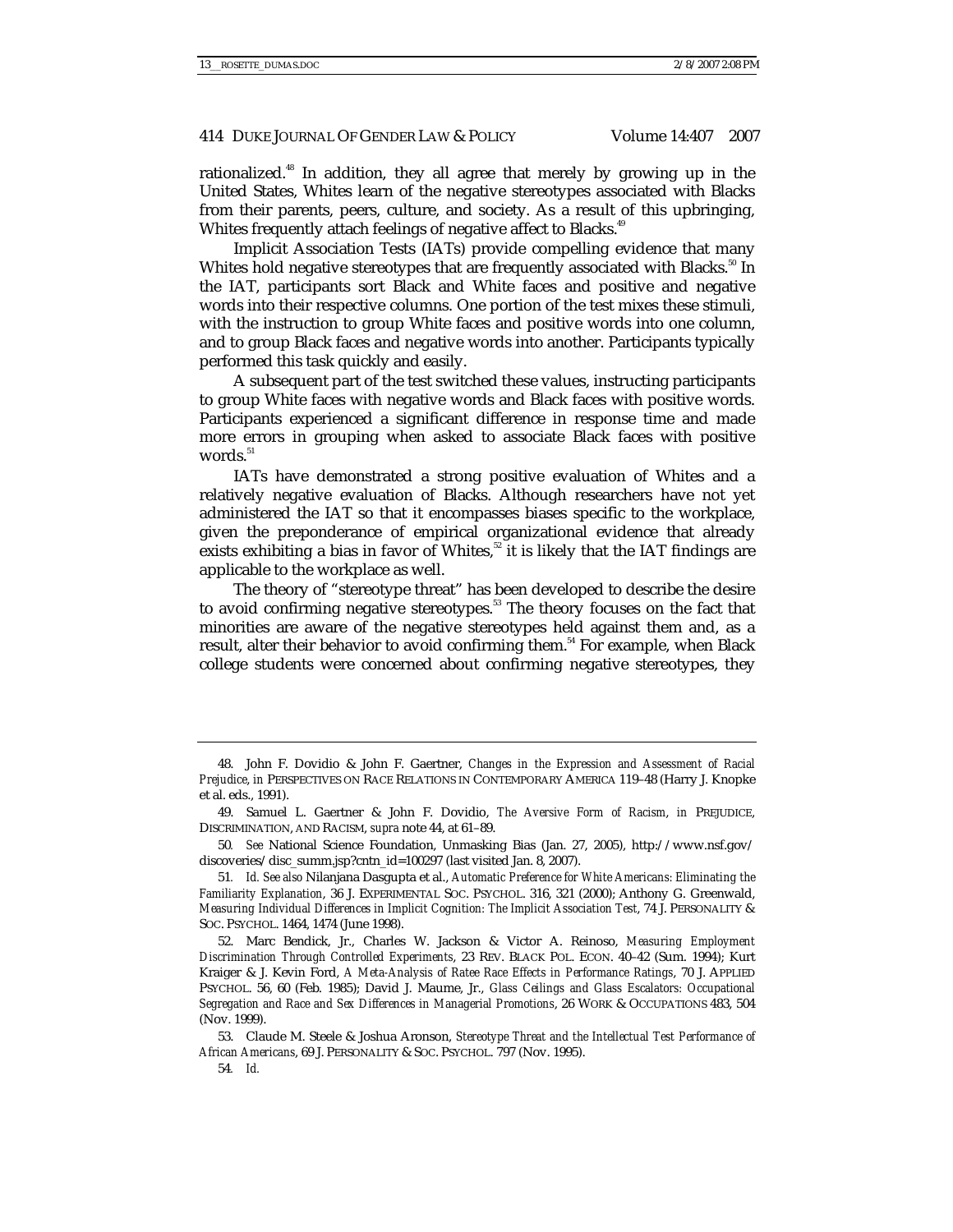were less likely to report liking rap music and basketball, two forms of entertainment that are frequently associated with Blacks.<sup>55</sup>

Similarly, Black women are very concerned about the image they present to their colleagues in the workplace. They are highly aware that their hairstyles may highlight the fact that they are different and thereby invite negative stereotypes about Black women. Jones and Shorter-Gooden highlight this concern in one of their interviews.<sup>56</sup> A Black sales representative commented that she always straightens her hair for job interviews or any new job situation to avoid negative stereotypes:

"I used to wear braids all the time, but when I graduated from school, it was a conscious decision to take them out," says Marti, a sales representative for a pharmaceutical company in Chicago. After she's been on a job for a while, become familiar to her peers, and proved her competence and ability to fit in, Marti occasionally switches back to a braided hairstyle. But she never goes into an interview or a new job experience without first straightening her hair. . . . "I don't want to be prejudged. And I think a lot of times it's real easy for them to do that because they don't understand how our hair works, and that it's just a hairstyle. I think it's just different to them. And I don't know what their experience has been with Black women with braids. I don't know what they think but I don't want that to be the reason that I don't get the job."<sup>57</sup>

Marti's primary motivation for not wearing braids was to avoid stereotyping that may lead to negative career consequences. The choice to not emphasize one's attributes in order to avoid the negative consequences that can result is known as covering and shifting.

# 3. *Covering and Shifting*

An increasing body of literature has documented how women and minorities devote a great deal of effort to fitting in to mainstream society, especially in the workplace. Erving Goffman introduced the term "covering," which describes an individual's choice to render their stigmatized characteristics less salient to preserve their status in a social order.<sup>58</sup> Legal scholar Kenji Yoshino drew on Goffman's work in his description of the demands placed on employees to downplay low-status or stigmatized aspects of their identities. As described by Yoshino, societal pressures on racial minorities to cover do not require that they deny their racial backgrounds, rather they simply demand that minorities "perform" race in a manner that makes it easy for others to ignore  $rac{59}{2}$ 

Similarly, another study documented pervasive "shifting," which is defined as altering one's behavior to avoid offending others; unlike the abovedescribed research on covering, this particular study of shifting focused on Blacks.<sup>60</sup> Shifting occurs in many ways, including when Black women change

<sup>55</sup>*. Id.* at 804.

 <sup>56.</sup> JONES & SHORTER-GOODEN, *supra* note 38, at 189.

<sup>57</sup>*. Id.* at 189–90.

 <sup>58.</sup> ERVING GOFFMAN, STIGMA: NOTES ON THE MANAGEMENT OF SPOILED IDENTITY 102–04 (1963).

<sup>59</sup>*. Id.* at 780.

 <sup>60.</sup> JONES & SHORTER-GOODEN, *supra* note 38, at 6–7, 9.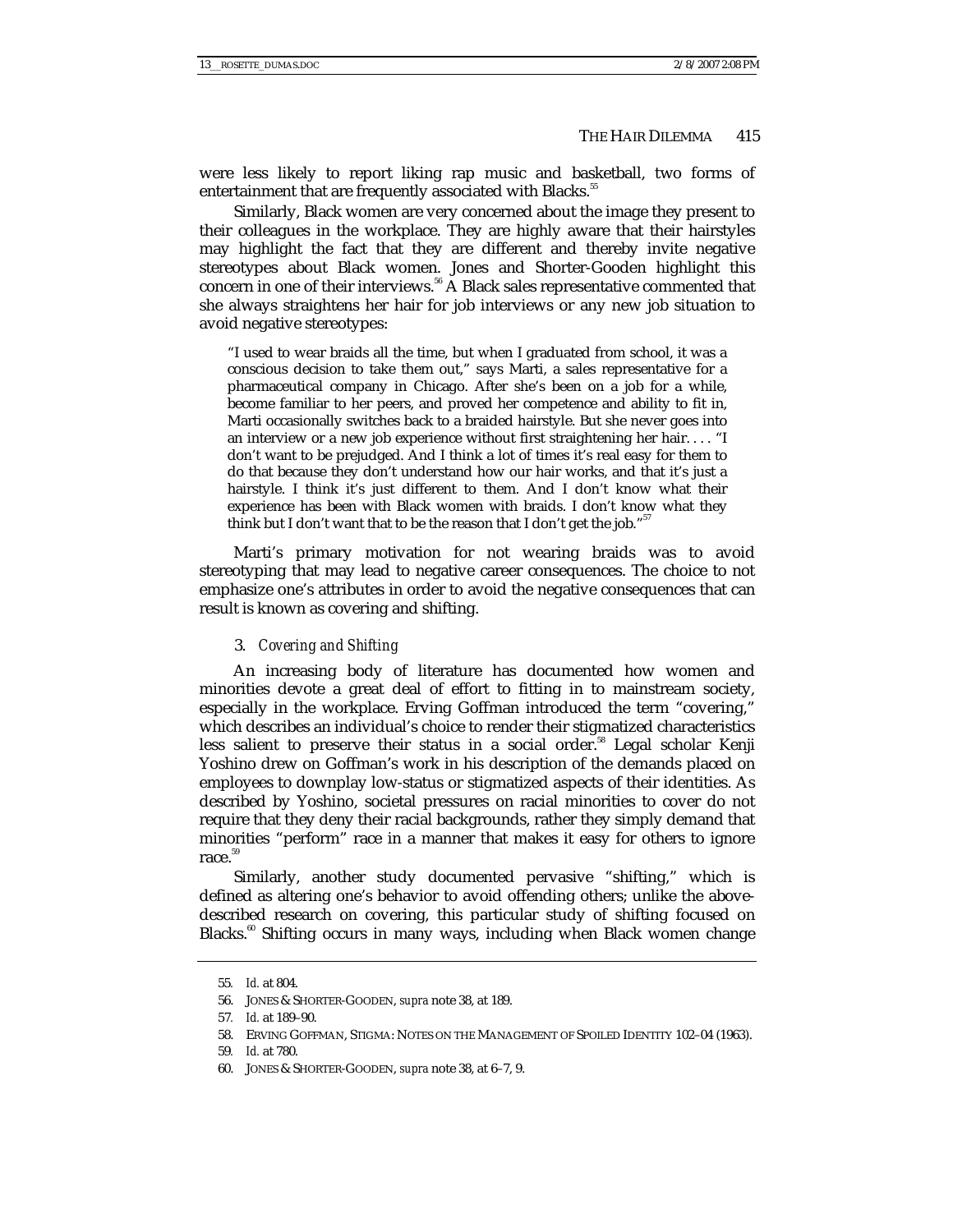their styles of speaking or dialect depending upon the context, attempt to hide their physical characteristics (e.g. an "ample derriere"), or leave the beauty parlor with straightened hair.<sup>61</sup> The study concluded the following about Black women's hair dilemma:

These women have had to learn to shift to manage society's limited tolerance of Black hair. They've had to shift to ensure that they aren't immediately dismissed based on their hairdos, and that they're given a chance to demonstrate their competence and skills. They've had to shift so that their hair doesn't blind their employers to their talents.<sup>6</sup>

Both of these concepts—covering and shifting—describe the variety of ways that people manage their images to avoid discrediting themselves professionally. When Black women choose to conform to normative expectations in the workplace by straightening their hair, this decision falls in the realms of covering and shifting.

#### C. Self-Hatred Theory

When Black women choose hairstyles that conform to workplace norms, their decision is based partly on how others view them and partly on how they view themselves. Having internalized the aesthetic standards of mainstream society, many Black Americans believe that straighter hair and other physical features approximating Whiteness are preferable.<sup>63</sup> Supporters of the self-hatred theory<sup>64</sup> associate Black hair straightening with hatred of Black physical traits and admiration of White physical traits. Features such as blond hair, fair skin, and blue eyes constitute ideal beauty in American society; however, these features are the opposite of those characteristic of most Black women.<sup>65</sup> This selfhatred theory was most vividly noted during the 1960s at the height of the Black Power movement, when the afro became a symbol of pride and liberation, whereas thermally- or chemically-altered hair represented shame and embarrassment of one's Black racial origin.<sup>66</sup>

To assess the relevance of this provocative proposition, Professor Ingrid Banks asked numerous Black women if they considered hair straightening to be a form of self-hatred.<sup>67</sup> While Black women with natural hairstyles were more likely to agree with the propositions set forth in the 1960s, women who straightened their hair tended to disagree with the self-hatred arguments.<sup>68</sup> Nia, who wears her hair in a naturally short hairdo, noted the following:

<sup>61</sup>*. Id.* at 7.

<sup>62</sup>*. Id.* at 190.

 <sup>63.</sup> Mark E. Hill, *Skin Color and the Perception of Attractiveness among African Americans: Does Gender Make a Difference?*, 65 SOC. PSYCHOL. Q. 77, 80 (Mar. 2002).

 <sup>64.</sup> WILLIAM H. GRIER & PRICE M. COBBS, BLACK RAGE 42–44, 52, 54 (1968).

 <sup>65.</sup> INGRID BANKS, HAIR MATTERS: BEAUTY, POWER, AND BLACK WOMEN'S CONSCIOUSNESS 44–48 (2000); KATHY RUSSELL ET AL., THE COLOR COMPLEX: THE POLITICS OF SKIN COLOR AMONG AFRICAN AMERICANS 82 (1992).

<sup>66</sup>*.* BANKS, *supra* note 65, at 44–48.

 <sup>67.</sup> *Id.* at 62.

<sup>68</sup>*. Id.*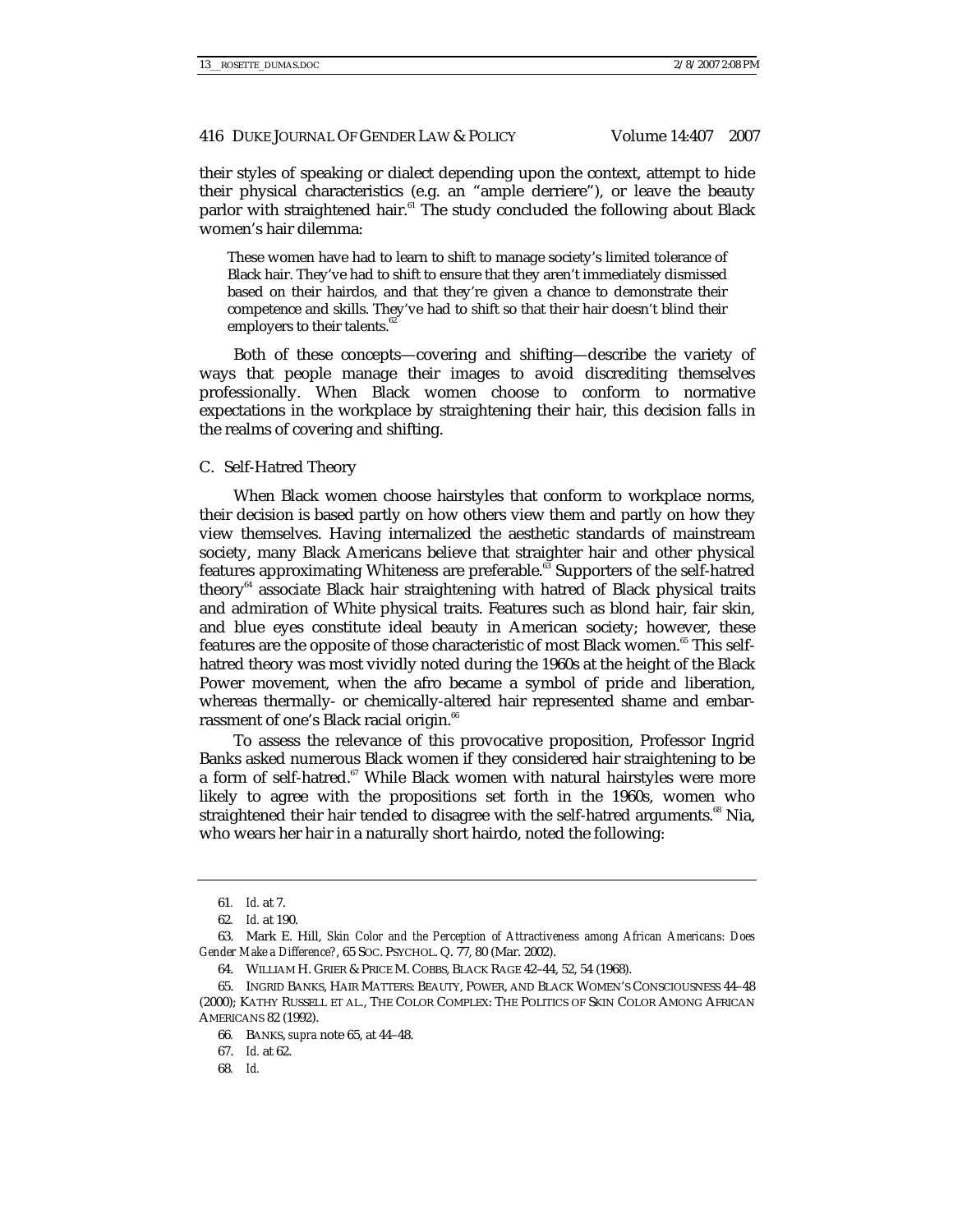"I tend to agree with that theory. I think that a lot of women, most women, will probably deny that. . . . I think that we've been, our oppression has been so well done. It's been so complete that we don't even know when we're acting against ourselves. And we don't even see that our own values in terms of beauty are very skewed."<sup>69</sup>

Andaiye used her own experiences to examine the notion of self-hatred:

"I think it can be a manifestation of [self-hatred]. I wanted the whole, you know, the long hair, the get in the water and bring your hair up and it's slicked back. But of all those things I was mimicking, they weren't of any sistas, you know what I'm saying. They were white women. So when I look at it like that, I guess it was self-esteem problems, a certain level of self-hatred. Because maybe if I had saw a sista with an Afro on that commercial and all the water sucked the hair, I'd have been wantin' that."70

Nia and Andaiye agreed with the self-hatred theory but for different reasons.<sup>71</sup> Nia suggested that self-hatred originated with the oppression experienced by Blacks during slavery and through the 1960s.<sup>72</sup> She implied that this oppression is so intensely ingrained in the psyche of Black women that it exists only at the subconscious level and is not explicitly recognized by Black women.<sup>73</sup> Rather than focusing on past oppression, Andaiye focuses on the subliminal effects of the American standard of beauty, which is based on the physical features of Whites.<sup>74</sup>

Many women in Banks' study disagree with the self-hatred theory and maintain that hair alteration has nothing to do with negative images of oneself.<sup>75</sup> For example, Taylor says the following:

"I wouldn't think of it in terms of self-hatred: I would think of it in terms of you have to do what you have to do to get over and the white man does what he has to do to get over, and why should we not do the same thing? We're all out there economically trying to compete for the dollars, so by whatever means necessary that's what it's all about. So you have to go with the flow. . . . There's so many things that they nit-pick at black women or men until [you take the position]: 'Look, clone yourself like them. Go in there, come home [and] do whatever you have to do to enjoy yourself at home.' That's what you have to do but you still have to earn a living."<sup>76</sup>

Diane, who wears her hair chemically straightened also emphatically disagrees with the self-hatred theory:

"Well, I think it's awful [to think that if black women straighten their hair then they hate themselves or they are trying to look white]. I think you can do anything within your capability, financially, or whatever, to improve the way

76*. Id.* at 62–63 (alterations in original).

<sup>69</sup>*. Id.* at 45.

<sup>70</sup>*. Id.* at 47 (alteration in original).

<sup>71</sup>*. Id.* at 44–47.

<sup>72</sup>*. Id.* at 45.

<sup>73</sup>*. Id.*

<sup>74</sup>*. Id.*

<sup>75</sup>*. Id.* at 60–68.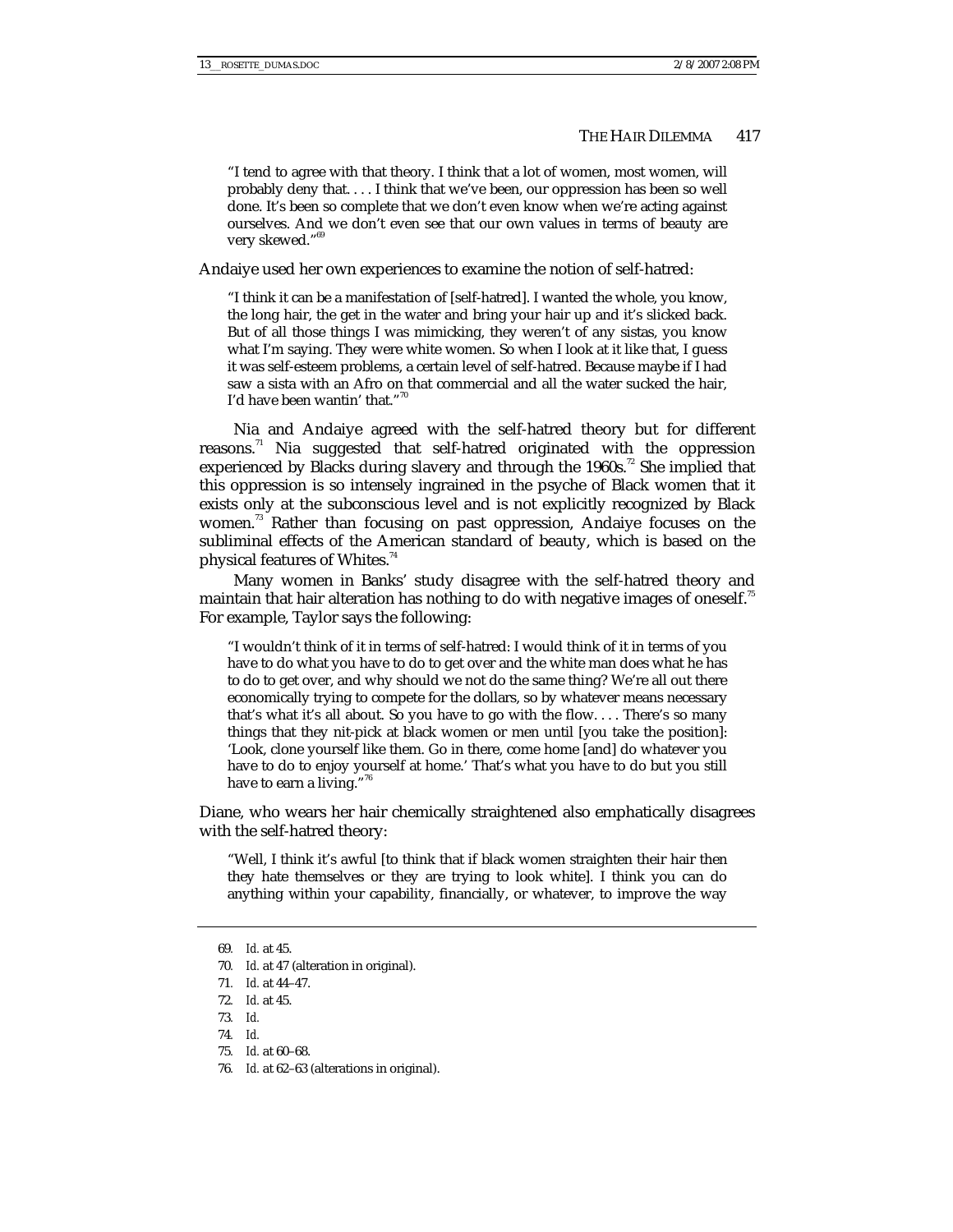you look. I don't see anything wrong with it. I don't think when I straighten my hair or perm my hair I'm trying to be white. I'm just trying to look better for me, and not for my husband, my friend, or nobody else. For me."<sup>77</sup>

Both Taylor and Diane adamantly denied that straightening Black hair is a form of self-hatred, but agreed that hair straightening occurs because of White privilege.78 Taylor did this directly while Diane made this assumption indirectly.<sup>79</sup>

White privilege is best described as myriad advantages that White people enjoy on a daily basis that racial minorities do not.<sup>80</sup> White privilege has been described by Peggy McIntosh as "an invisible package of unearned assets" upon which Whites can draw every day.<sup>81</sup> It takes a variety of forms, perhaps the most common of which are cultural assumptions. Cultural assumptions are the attitudes that people possess that are associated with stereotypes. $82$  Taylor presumed that the stereotypes associated with being White are positive and bring with them economic advantages such as promotion and advancement in the workplace.<sup>83</sup> Accordingly, she suggested that at work Blacks should just conform as much as possible, which includes straightening one's hair.<sup>84</sup>

Unlike Taylor, Diane made her White privilege references indirectly.<sup>85</sup> Specifically, she straightened her hair to look better.<sup>86</sup> However, her choice of the term "better" implies a comparison between naturally kinky hair—a typical characteristic of many Black women—and straight hair—a typical characteristic of many White women.<sup>87</sup> This comparison implicitly assumes that the natural state of many Whites' hair is indeed "better" than the natural state of Blacks' hair.<sup>88</sup>

Some Black women perceive that straightening hair is a form of self-hatred while others believe that the behavior is similar to that of women in other cultures who bind their feet, stretch their earlobes, or paint their hands with intricate markings.<sup>89</sup> Whether or not hair straightening constitutes a form of selfhatred, it is clear that Black women's attitudes toward hairstyle-selection are deeply-rooted and complex.<sup>90</sup>

77*. Id.* at 67 (alteration in original).

 81. Peggy McIntosh, *White Privilege and Male Privilege: A Personal Account of Coming to See Correspondences Through Work in Women's Studies*, *in* RACE, CLASS, AND GENDER: AN ANTHOLOGY 76 (Margaret L. Andersen & Patricia H. Collins eds., 2d ed. 1995).

82. Rosette & Tost, *supra* note 80, at 3.

83. BANKS, *supra* note 65, at 62–63.

84*. Id.*

- 86*. Id.*
- 87*. Id.*
- 88*. Id.*

90*. See id.* at 82, 84; BANKS, *supra* note 65, at 62–63.

<sup>78</sup>*. Id.* at 62–67.

<sup>79</sup>*. Id.* at 62–63, 67.

 <sup>80.</sup> Ashleigh Shelby Rosette & Leigh Plunkett Tost, *Intersecting Unrecognized Advantage with Experienced Disadvantage: The Revelation of White Privilege in Organizations*, at 3 (2006) (unpublished manuscript, on file with author).

<sup>85</sup>*. Id.* at 67.

 <sup>89.</sup> RUSSELL ET AL., *supra* note 65, at 82.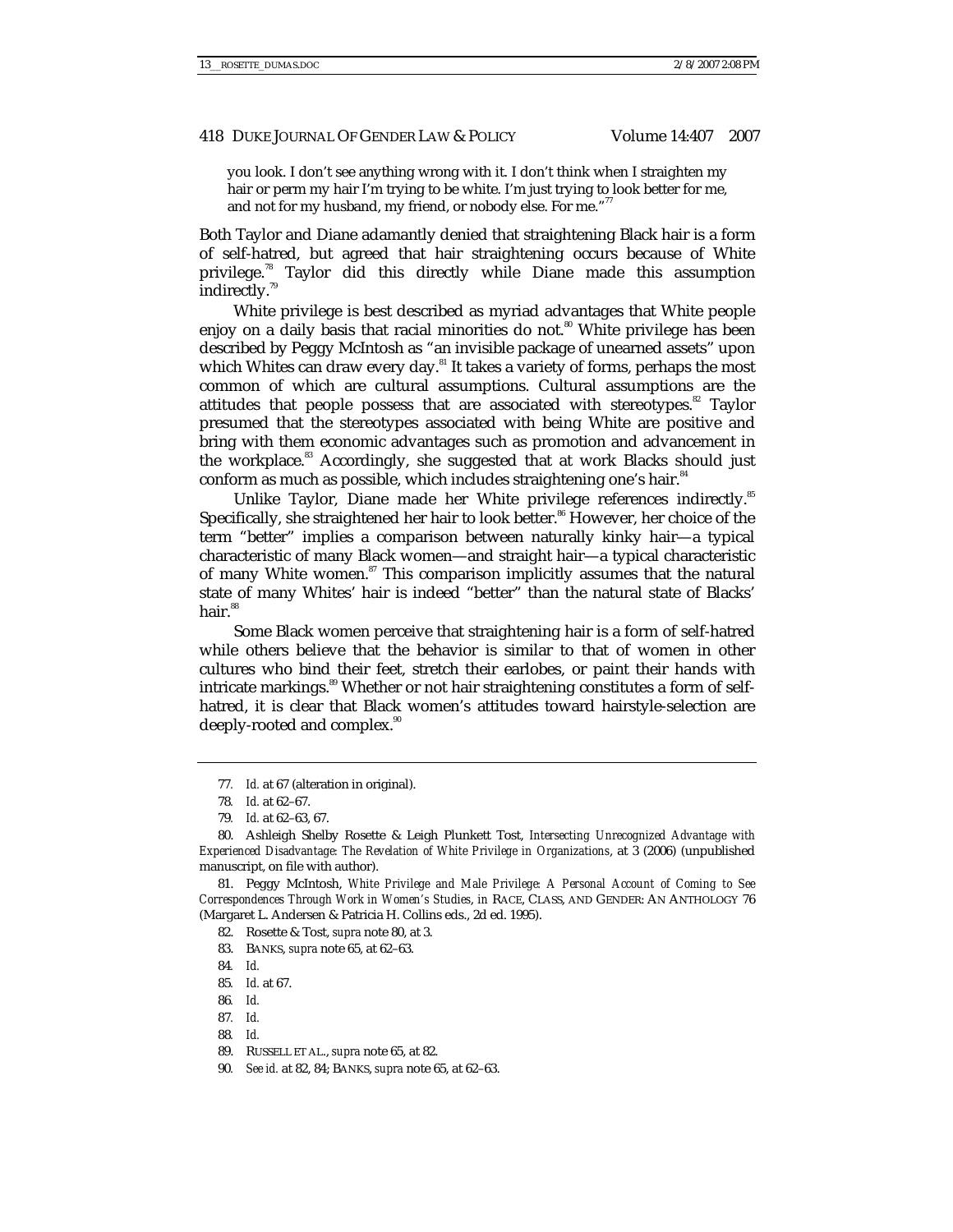#### III. CHOOSING TO EMPHASIZE RACIAL IDENTITY

While many Black women choose to conform to dominant organizational norms by wearing their hair in the straightened state, many others choose not to conform. For some women this choice is about personal expression. A recent study of executive women documented that many Black women navigate their professional and ethnic identities by creating a "bicultural life structure," whereby they separate their mostly White *professional* worlds from their mostly Black *personal* worlds.<sup>91</sup>

Yet, the study also found that many Black women eschew this "bicultural" experience and refuse to assimilate to majority norms by segmenting off their Black selves.<sup>92</sup> These women are "not interested in being 'incogNegro,' a Black person who attempts to disguise, hide, or deny her racial identity. Their willingness to reveal their sense of identity keeps them strongly connected to Black womanhood."<sup>93</sup> Many Black women choose to attain this sense of identity through their hairstyle choices. *Rogers v American Airlines, Inc.* documented the circumstances of one Black woman who felt that wearing her hair in braids reflected her heritage and was a critical part of expressing her racial identity. $^{94}$ For Rogers and other Black women, hairstyle restrictions constrain identity expression.<sup>95</sup> Indeed, for some, the expectation that a Black woman should straighten her hair is a restriction of their most central defining self-aspect racial and ethnic identity.

In the field of social psychology, social identity and social categorization theories emphasize the concept that group membership and demographic categories are important aspects of self-identity.<sup>96</sup> Other researchers emphasize that identity is a multi-dimensional construct<sup>97</sup> and that any given individual's sense of identity is comprised of their social relationships, roles, and category memberships.<sup>98</sup> Identity theorists have historically argued that these multiple components of the self are differentially weighted, such that some aspects are more important or salient than others.<sup>99</sup> Moreover, the greater the salience of any given aspect of identity, the greater is the individual's need to express that aspect and to have it acknowledged by others.<sup>100</sup>

97*. See* Richard D. Ashmore et al., *An Organizing Framework for Collective Identity: Articulation and Significance of Multidimensionality*, 130 PSYCHOL. BULL. 80, 81, 82, 84, 109 (Jan. 2004) (describing identity as a characteristic that crosses disciplinary fields).

 <sup>91.</sup> ELLA L.J. EDMONSON BELL & STELLA M. NKOMO, OUR SEPARATE WAYS 230–33 (2001).

<sup>92</sup>*. Id.* at 233.

<sup>93</sup>*. Id.*

 <sup>94. 527</sup> F. Supp. 229, 231 (S.D.N.Y. 1981).

<sup>95</sup>*. See id.*

 <sup>96.</sup> HENRI TAJFEL, HUMAN GROUPS AND SOCIAL CATEGORIES (1981).

<sup>98</sup>*. See id.* at 80, 94.

<sup>99</sup>*. See* Peter L. Callero, *Role-Identity Salience*, 48 SOC. PSYCHOL. Q. 203, 203 (Sept. 1985).

<sup>100</sup>*. Id.* at 204.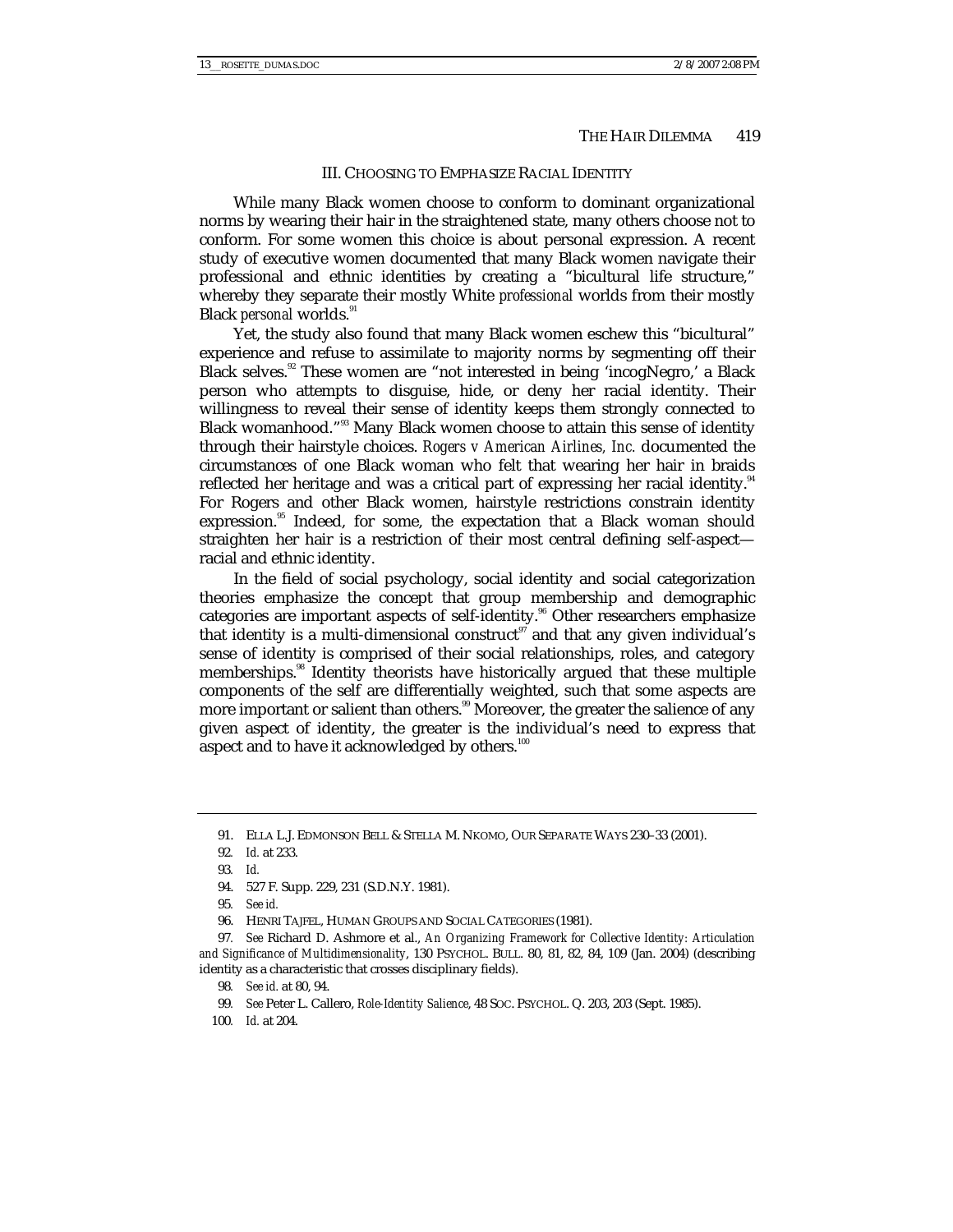People have a need to express relevant aspects of their identities.<sup>101</sup> When people are unable to express these self-aspects, they experience dissatisfaction and frustration.<sup>102</sup> In a study of students with self-defining goals that represented their central identities—e.g., artistic, athletic, intellectual—researchers found that preventing the study participants from fully expressing these identities led to a state of internal tension.<sup>103</sup> These basic findings are consistent with studies that have drawn an explicit connection between the relative importance of certain aspects of identity and workplace outcomes.<sup>104</sup>

Utilizing workers (i.e., doctors, lawyers, engineers, teachers) and students who participated in volunteer community orchestras and bands, one researcher examined whether the workers' and students' separation of their musical and professional or academic lives led to a sense of conflict between their musical and professional or student roles.<sup>105</sup> Across two studies, the results showed that when the workers' and students' dominant identity was determined by their musical lives and when they restricted their expression of this dominant identity by separating it from other aspects of their lives, they experienced a greater sense of conflict between their multiple role-identities, which ultimately decreased their satisfaction with work and school. In other words, if the workers and students felt that music was a dominant aspect of their identity, yet limited expression of this self-aspect by concealing their music identity at work or school, they experienced a greater sense of conflict between their professional or academic lives and their personal lives. Such conflict between personal and professional identities may be applicable to Black women when their African-American, African, or Caribbean identities are compared and contrasted with their professional roles. That is, for Black women who feel that their racial or ethnic identity is dominant in their self-definitions, the costs of restricting the expression of that salient identity are great. Thus, although some women risk negative career consequences for highlighting their Blackness at work through their choice of ethnic hairstyles, these women would prefer to take this risk rather than experience the psychological tension and internal conflict resulting from identity restriction.

### IV. CONCLUSION

To some degree, all employees must conform to their employers' expectations and guidelines when dressing and grooming for work. Work uniforms, dress codes, and organizational norms require everyone to "look the

 <sup>101.</sup> Jeffrey T. Polzer et al., *Capitalizing on Diversity: Interpersonal Congruence in Small Work Groups*, 47 ADMIN. SCI. Q. 296, 298, 299 n.2 (2002); Callero, *supra* note 99, at 203; Peter M. Gollwitzer et al., *Admission of Failure and Symbolic Self-Completion: Extending Lewinian Theory*, 43 J. PERSONALITY & SOC. PSYCHOL. 358, 360–61 (1982); Sheldon Stryker, *Identity Salience and Role Performance*, 4 J. MARRIAGE & FAMILY 563 (1968).

 <sup>102.</sup> Gollwitzer et al., *supra* note 101, at 365.

<sup>103</sup>*. Id.* at 364.

 <sup>104.</sup> Blake E. Ashforth et al., *All in a Day's Work: Boundaries and Micro Role Transitions*, 25 ACAD. MGMT. REV. 472–91 (2000).

 <sup>105.</sup> Tracy Dumas, When to Draw the Line: Effects of Identity and Role Boundary Management on Interrole Conflict (2003) (unpublished Ph.D. dissertation, Northwestern University, on file with author), *available at* ABI/INFORM database (last visited Jan. 1, 2007).